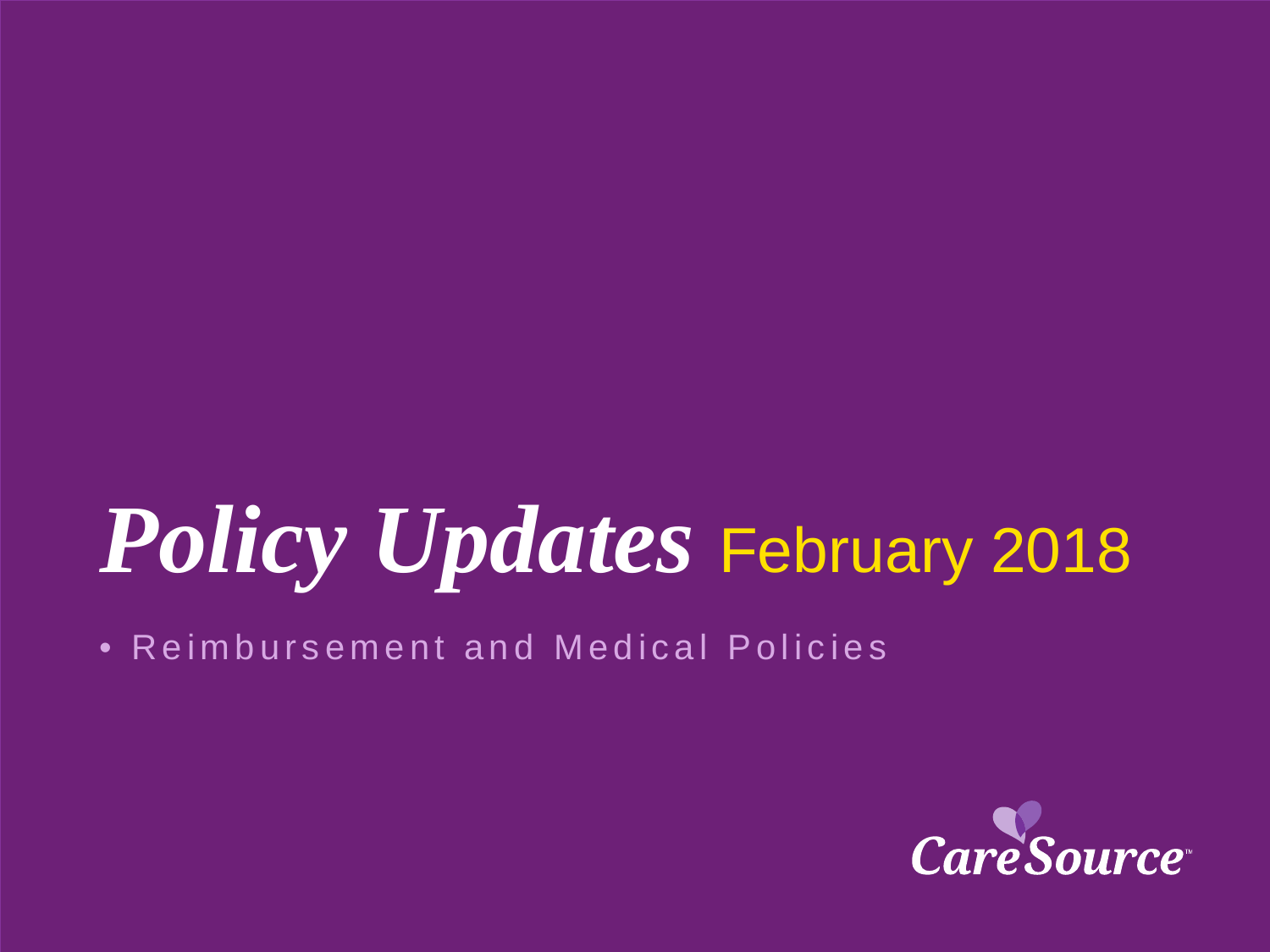

#### AT CARESOURCE, WE LISTEN TO OUR HEALTH PARTNERS, AND WE STREAMLINE OUR BUSINESS PRACTICES TO MAKE IT EASIER FOR YOU TO WORK WITH US.

We have worked to create a predictable cycle for releasing policies, so you know what to expect. Check back each month for a consolidated network notification of policy updates from CareSource.

#### HOW TO USE THIS NETWORK NOTIFICATION:

- Reference the Table of Contents and click on the policy title to navigate to the corresponding policy summary.
- The summary will indicate the effective date and impacted plans for each policy.
- Within the summary, click on the hyperlinked policy title to open the webpage with the full policy.

#### FIND OUR POLICIES ONLINE

To access all CareSource policies, visit CareSource.com and click "Health Partner Policies" under the Provider Resources.

#### CLAIMS AND APPEALS

As indicated in the health partner manual, if you do not agree with the decision of a processed claim, you will have 365 days from the date of service or discharge to file an appeal. Please submit your appeal through the Provider Portal or in writing. For detailed instructions, please consult your health partner manual.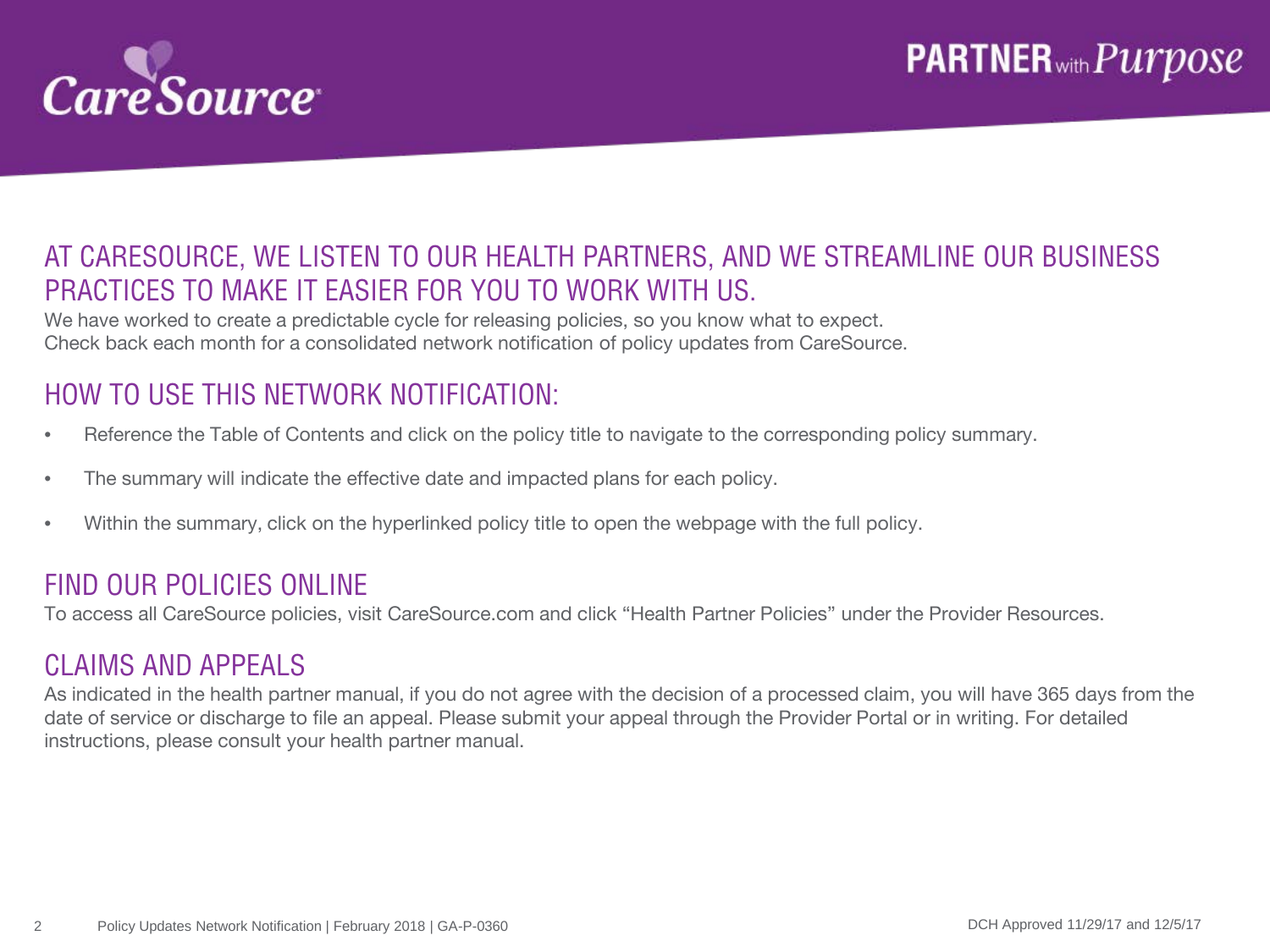

## TABLE OF CONTENTS

| <b>Policy Title</b>                                | Page |  |  |  |  |
|----------------------------------------------------|------|--|--|--|--|
| <b>Allergy Testing and Allergen Immunotherapy</b>  |      |  |  |  |  |
| <b>Breast Imaging</b>                              | 6    |  |  |  |  |
| <b>Genetic Testing - Polymerase Chain Reaction</b> |      |  |  |  |  |
| Minimally Invasive Gastroesophageal Reflux Disease |      |  |  |  |  |
| <b>Nursing Facility Services</b>                   |      |  |  |  |  |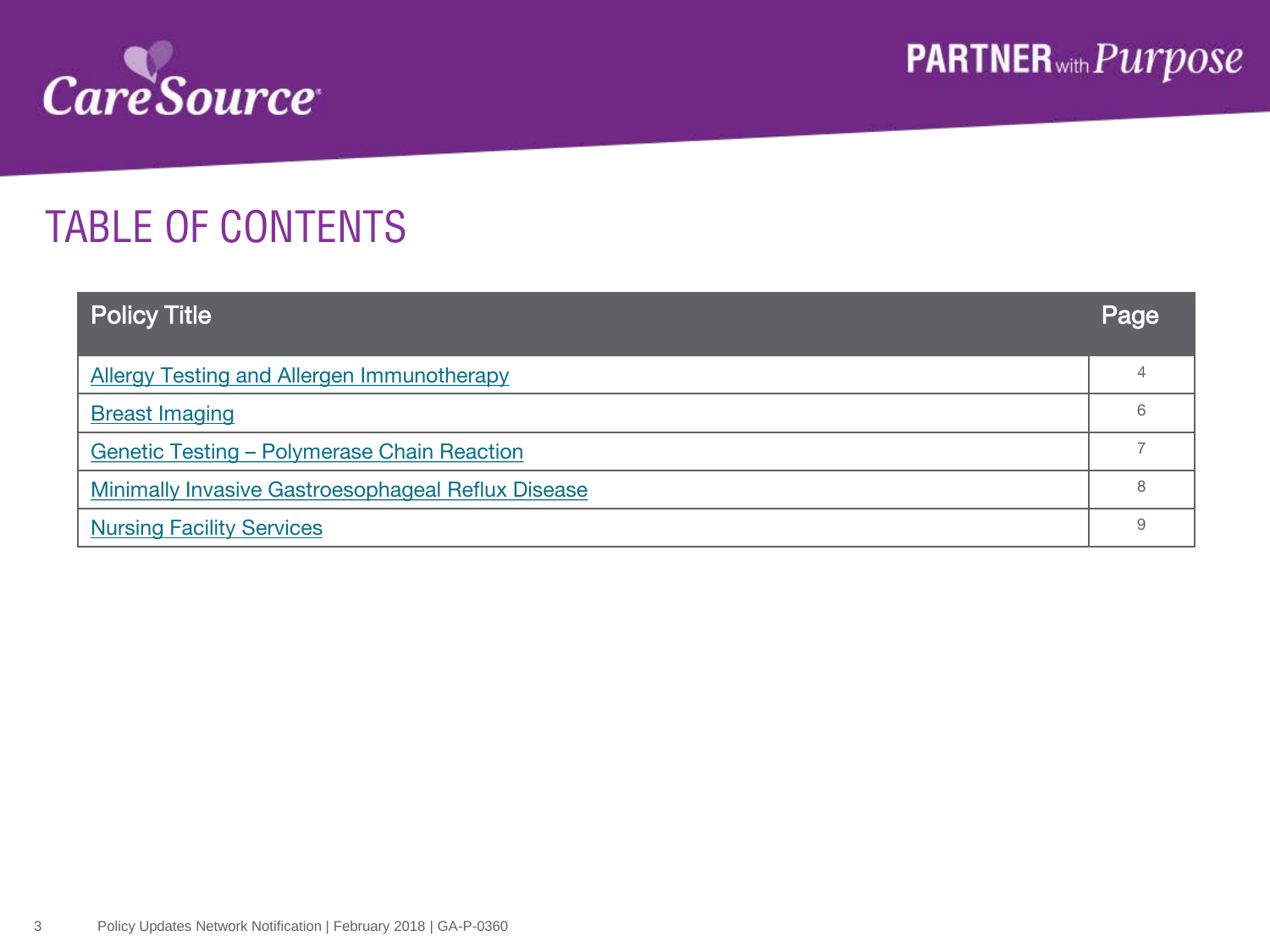<span id="page-3-0"></span>

| POLICY NAME                                                                          | <b>POLICY TYPE</b>   | <b>EFFECTIVE</b><br><b>DATE</b> | <b>PLANS</b>    | <b>SUMMARY</b>                                                                                                                              | <b>IMPACT</b>                                                                                                                                                                                                                                                                                                                                                                                                                                                                                                                                                                                                                                                                                                                                                                                                                                                                                                                                                                                                                                                                                                                                                                                                                                                                                                                                                                                                                                                                                                                     |
|--------------------------------------------------------------------------------------|----------------------|---------------------------------|-----------------|---------------------------------------------------------------------------------------------------------------------------------------------|-----------------------------------------------------------------------------------------------------------------------------------------------------------------------------------------------------------------------------------------------------------------------------------------------------------------------------------------------------------------------------------------------------------------------------------------------------------------------------------------------------------------------------------------------------------------------------------------------------------------------------------------------------------------------------------------------------------------------------------------------------------------------------------------------------------------------------------------------------------------------------------------------------------------------------------------------------------------------------------------------------------------------------------------------------------------------------------------------------------------------------------------------------------------------------------------------------------------------------------------------------------------------------------------------------------------------------------------------------------------------------------------------------------------------------------------------------------------------------------------------------------------------------------|
| <b>Allergy Testing</b><br>and Allergen<br>Immunotherapy<br><b>GA MCD PY-</b><br>0334 | <b>REIMBURSEMENT</b> | <b>FEBRUARY</b><br>1,2018       | <b>MEDICAID</b> | The Allergy Testing and Allergen Immunotherapy<br>payment policy will outline and define the benefit<br>limit and requirements for members. | CareSource does not require an authorization<br>$\bullet$<br>for immunotherapy services administered by<br>a participating provider within the limitation<br>outlined in this policy.<br>CareSource will reimburse providers of<br>$\bullet$<br>physician services for the performance and<br>evaluation of allergy sensitivity tests when the<br>criteria outlined in the policy are met.<br>Percutaneous tests, intra-cutaneous/<br>$\bullet$<br>intradermal tests, photo patch tests, and<br>patch tests, photo tests, or application tests<br>are reimbursed on a per test basis. When<br>submitting claims the provider must specify<br>the number of tests performed.<br>Quantitative or semi-quantitative in-vitro<br>$\bullet$<br>allergen specific IgE tests (formerly referred<br>to as RAST tests) are covered if skin testing is<br>not possible or not reliable and they are<br>performed by providers certified under the<br>"Clinical Laboratory Improvement<br>Amendment of 1988" (CLIA '88) to perform<br>tests.<br>Providers may be reimbursed for the<br>$\bullet$<br>professional services necessary for allergen<br>immunotherapy.<br>Allergen immunotherapy will not be covered<br>$\bullet$<br>for the following antigens: newsprint, tobacco<br>smoke, dandelion, orris root, phenol,<br>formalin, alcohol, sugar, yeast, grain mill<br>dust, goldenrod, pyrethrum, marigold,<br>soybean dust, honeysuckle, wool, fiberglass,<br>green tea or chalk since they are not<br>considered medically necessary. |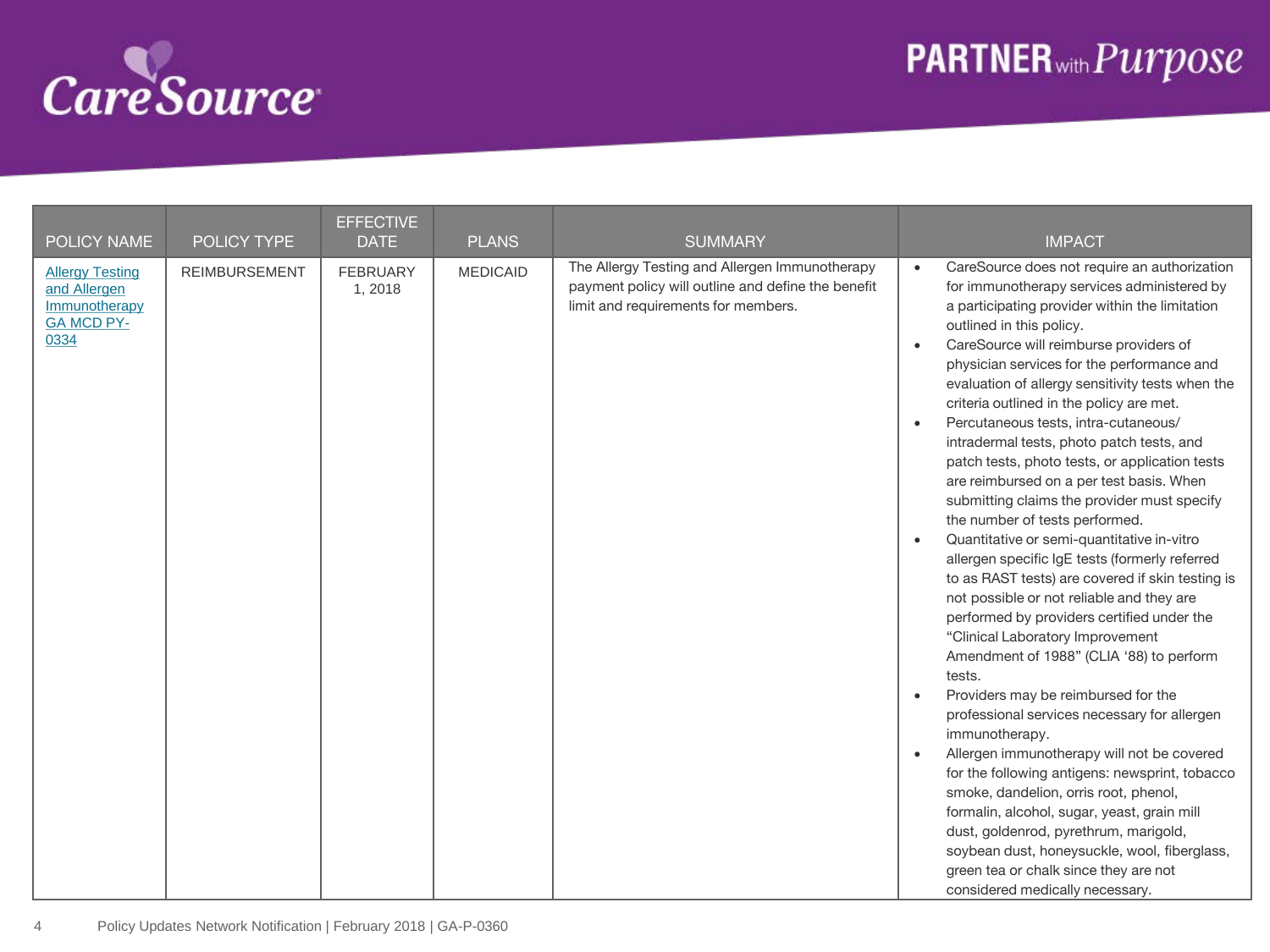

| POLICY NAME                                                                                      | POLICY TYPE          | <b>EFFECTIVE</b><br><b>DATE</b> | <b>PLANS</b>    | <b>SUMMARY</b>                                                                                                                              | <b>IMPACT</b>                                                                                                                                                                                                                                                                                                                                                                                                                                                                                                                                                                                                                                                                                                                                                                                                                                                                                                                                                                                     |
|--------------------------------------------------------------------------------------------------|----------------------|---------------------------------|-----------------|---------------------------------------------------------------------------------------------------------------------------------------------|---------------------------------------------------------------------------------------------------------------------------------------------------------------------------------------------------------------------------------------------------------------------------------------------------------------------------------------------------------------------------------------------------------------------------------------------------------------------------------------------------------------------------------------------------------------------------------------------------------------------------------------------------------------------------------------------------------------------------------------------------------------------------------------------------------------------------------------------------------------------------------------------------------------------------------------------------------------------------------------------------|
| <b>Allergy Testing</b><br>and Allergen<br>Immunotherapy<br><b>GA MCD PY-</b><br>0334 (continued) | <b>REIMBURSEMENT</b> | <b>FEBRUARY</b><br>1,2018       | <b>MEDICAID</b> | The Allergy Testing and Allergen Immunotherapy<br>payment policy will outline and define the benefit<br>limit and requirements for members. | CareSource recognizes two components of<br>$\bullet$<br>allergen immunotherapy, one being the<br>administration (injection) of the antigen,<br>which includes all professional services<br>associated with the administration of the<br>antigen, and the other being the antigen<br>itself. These two components must be<br>separate on the claim, regardless of whether<br>or not the provider who prescribes and<br>provides the antigen is the same as the<br>provider who administers the antigen.<br>For reimbursement for the administration<br>$\bullet$<br>(injection) of allergenic extract of stinging<br>insect venom, the provider must use CPT<br>code 95115 or 95117.<br>If required, providers must submit their prior<br>authorization number, their claim form, as well as<br>appropriate HCPCS and/or CPT codes along with<br>appropriate modifiers in accordance with CMS.<br>Claims not meeting the necessary criteria as<br>described in the policy document will be denied. |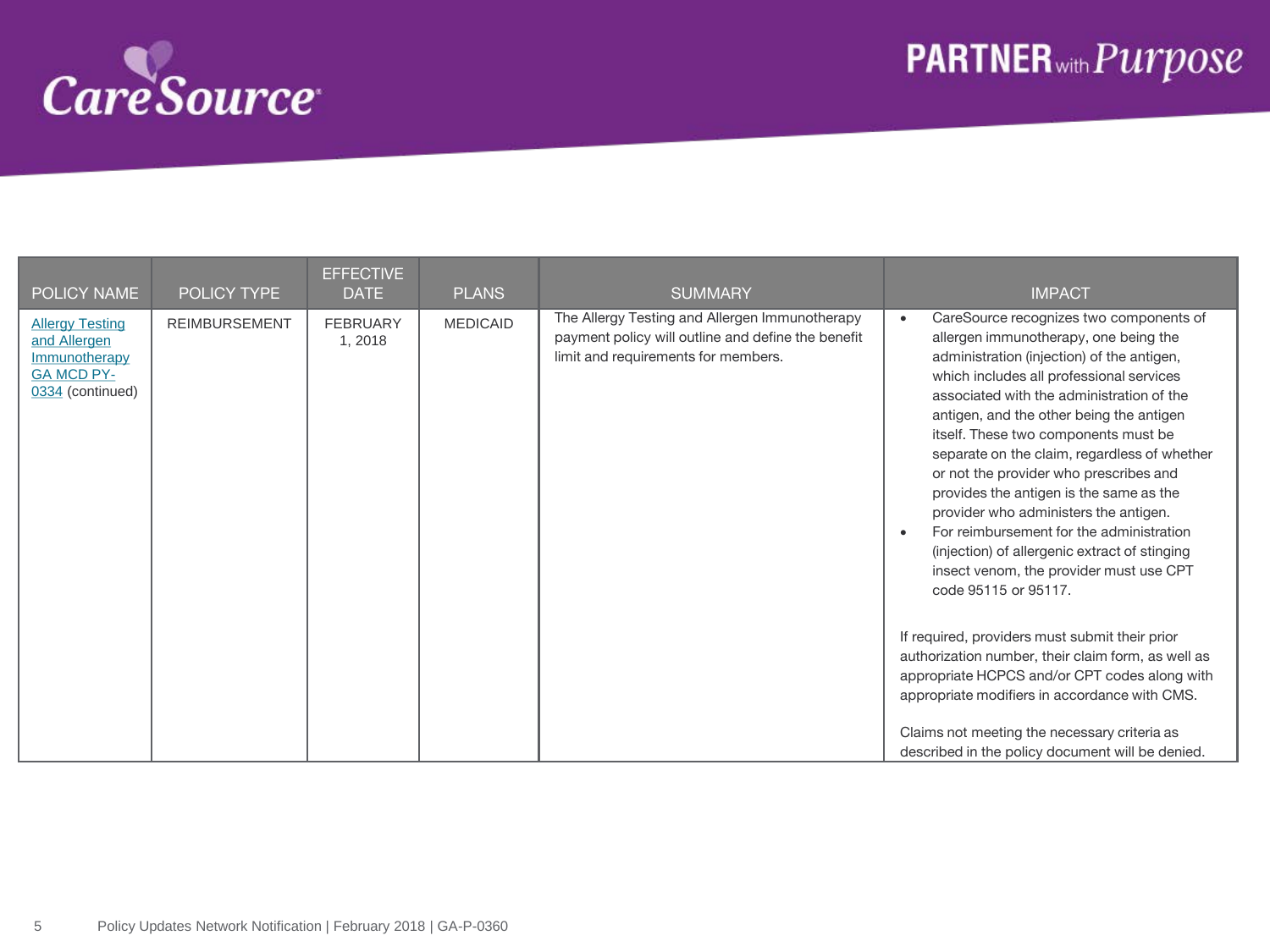<span id="page-5-0"></span>

| <b>POLICY NAME</b>                                 | <b>POLICY TYPE</b> | <b>EFFECTIVE</b><br><b>DATE</b> | <b>PLANS</b>    | <b>SUMMARY</b>                                                                                                                                                                                                                                                                                                                             | <b>IMPACT</b>                                                                                                                                                                                                                                                                                                                                                                                                                                                                                                                                                                                                                                                                                                                                                                                                 |
|----------------------------------------------------|--------------------|---------------------------------|-----------------|--------------------------------------------------------------------------------------------------------------------------------------------------------------------------------------------------------------------------------------------------------------------------------------------------------------------------------------------|---------------------------------------------------------------------------------------------------------------------------------------------------------------------------------------------------------------------------------------------------------------------------------------------------------------------------------------------------------------------------------------------------------------------------------------------------------------------------------------------------------------------------------------------------------------------------------------------------------------------------------------------------------------------------------------------------------------------------------------------------------------------------------------------------------------|
| <b>Breast Imaging</b><br><b>GA MCD MM-</b><br>0135 | <b>MEDICAL</b>     | <b>FEBRUARY</b><br>1, 2018      | <b>MEDICAID</b> | Screening mammography aims to reduce morbidity<br>and mortality from breast cancer by early detection<br>and treatment of occult malignancies. Annual<br>screening mammography of age-appropriate<br>asymptomatic women is currently the only imaging<br>modality that has been proven to significantly<br>reduce breast cancer mortality. | Specifies screening mammography frequencies<br>$\bullet$<br>for individuals who are at least 35 years of age<br>but less than 40 years of age and individuals<br>who are at least 40 years of age<br>Specifies criteria for diagnostic mammography<br>$\bullet$<br>Specifies the indications for clinical symptoms<br>$\bullet$<br>Specifies the criteria for an individual being<br>$\bullet$<br>considered high risk<br>Specifies the criteria for which CareSource may<br>cover a breast MRI<br>If required, providers must submit their prior<br>authorization number, their claim form, as well as<br>appropriate HCPCS and/or CPT codes along with<br>appropriate modifiers in accordance with CMS.<br>Claims not meeting the necessary criteria as<br>described in the policy document will be denied. |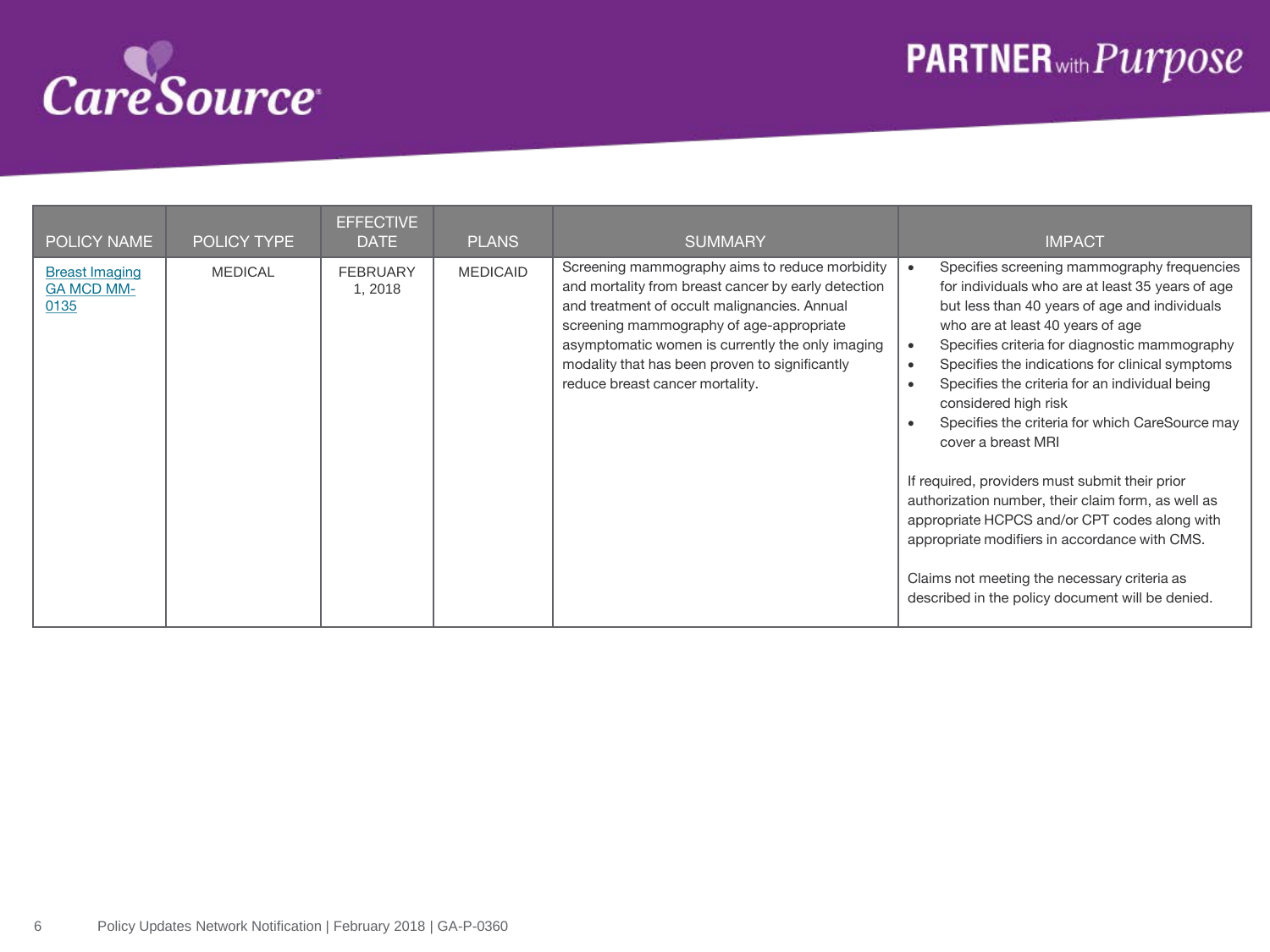<span id="page-6-0"></span>

| <b>POLICY NAME</b>                                                                           | <b>POLICY TYPE</b>   | <b>EFFECTIVE</b><br><b>DATE</b> | <b>PLANS</b>    | <b>SUMMARY</b>                                                                                                                                                                                                                                                                                                                                                                                                                                                                                                                                                                                                                                                                                                                                                                                                                                                             | <b>IMPACT</b>                                                                                                                                                                                                                                                                                                                                                                                              |
|----------------------------------------------------------------------------------------------|----------------------|---------------------------------|-----------------|----------------------------------------------------------------------------------------------------------------------------------------------------------------------------------------------------------------------------------------------------------------------------------------------------------------------------------------------------------------------------------------------------------------------------------------------------------------------------------------------------------------------------------------------------------------------------------------------------------------------------------------------------------------------------------------------------------------------------------------------------------------------------------------------------------------------------------------------------------------------------|------------------------------------------------------------------------------------------------------------------------------------------------------------------------------------------------------------------------------------------------------------------------------------------------------------------------------------------------------------------------------------------------------------|
| <b>Genetic Testing</b><br>- Polymerase<br><b>Chain Reaction</b><br><b>GA MCD PY-</b><br>0307 | <b>REIMBURSEMENT</b> | <b>FEBRUARY</b><br>1, 2018      | <b>MEDICAID</b> | PCR plays a diagnostic role when selected<br>pathogens pose difficulties for specimen collection<br>or culture characteristics (time, environment, or<br>substrate constraints). For example, evaluating viral<br>load by PCR technique for HIV helps gauge<br>response to therapies. However, the technique is<br>also so sensitive that amplified contaminant DNA is<br>problematic to achieving valid test results. False<br>positive results may also occur if DNA from one<br>specimen contaminates another. The technique<br>cannot distinguish DNA from colonizing organisms,<br>or even DNA from dead microbes in a specimen,<br>from those causing clinically significant infections.<br>In fact, for many types of microbes the test<br>sensitivities, specificities, and predictive values of<br>PCR gene testing are not reported for large patient<br>groups. | A prior authorization is not required for selected PCR<br>testing, as outlined in the policy<br>If required, providers must submit their prior<br>authorization number, their claim form, as well as<br>appropriate HCPCS and/or CPT codes along with<br>appropriate modifiers in accordance with CMS.<br>Claims not meeting the necessary criteria as<br>described in the policy document will be denied. |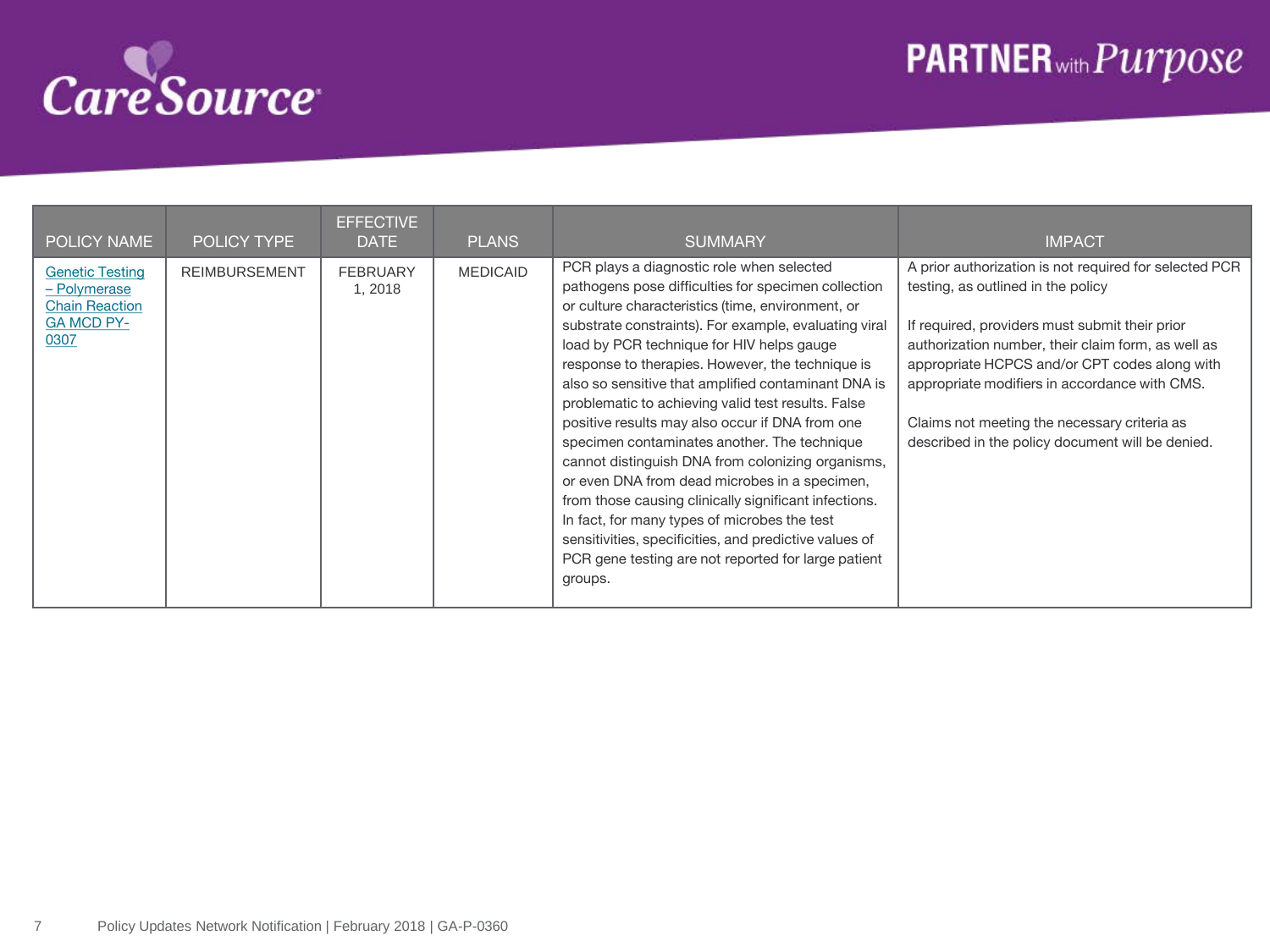<span id="page-7-0"></span>

| <b>POLICY NAME</b>                                                                              | POLICY TYPE    | <b>EFFECTIVE</b><br><b>DATE</b> | <b>PLANS</b>    | <b>SUMMARY</b>                                                                                                                                                                                                                                                                                                                                                                                                                                                                                                                                                                                                                                               | <b>IMPACT</b>                                                                                                                                                                                                                                                                                                                                                                                                                                                                                                                                                                                                                                                                                                                                                                                                                                                                                                                                                                                                                                                                                                                                                                                              |
|-------------------------------------------------------------------------------------------------|----------------|---------------------------------|-----------------|--------------------------------------------------------------------------------------------------------------------------------------------------------------------------------------------------------------------------------------------------------------------------------------------------------------------------------------------------------------------------------------------------------------------------------------------------------------------------------------------------------------------------------------------------------------------------------------------------------------------------------------------------------------|------------------------------------------------------------------------------------------------------------------------------------------------------------------------------------------------------------------------------------------------------------------------------------------------------------------------------------------------------------------------------------------------------------------------------------------------------------------------------------------------------------------------------------------------------------------------------------------------------------------------------------------------------------------------------------------------------------------------------------------------------------------------------------------------------------------------------------------------------------------------------------------------------------------------------------------------------------------------------------------------------------------------------------------------------------------------------------------------------------------------------------------------------------------------------------------------------------|
| <b>Minimally Invasive</b><br>Gastroesophageal<br><b>Reflux Disease GA</b><br><b>MCD MM-0166</b> | <b>MEDICAL</b> | <b>FEBRUARY</b><br>1, 2018      | <b>MEDICAID</b> | The safety and efficacy of endoscopic therapies for<br>the treatment of GERD have not been established<br>in the published medical literature. Current studies<br>are generally of small to moderate size, lack<br>adequate control or comparison groups, and<br>provide only short-term follow-up. Well-designed<br>clinical trials with long-term follow up are required<br>to establish that endoscopic therapies benefit<br>health outcomes in patients with GERD by<br>eliminating symptoms, preventing recurrence of<br>symptoms or progression of disease, healing<br>esophagitis, and reducing or eliminating the need<br>for pharmacologic therapy. | Endoscopic therapies are unproven and not<br>medically necessary for the treatment of<br>gastroesophageal reflux disease (GERD).<br>Endoscopic therapies include:<br>$\bullet$<br>Radiofrequency energy<br>$\circ$<br><b>Stretta System</b><br>$\circ$<br>Endoscopic plication or suturing include:<br>$\bullet$<br>Bard EndoCinch Endoscopic Suturing<br>$\circ$<br>System<br>Endoscopic Suturing Device (ESD)<br>$\circ$<br>Surgical Endoscopic Plication System<br>$\circ$<br>(EPS)<br>EsophyX <sup>™</sup> System with SerosaFuse <sup>™</sup><br>$\circ$<br>Fastener (transoral incisionless<br>fundoplication (TIF) procedure)<br>Injection or implantation techniques include:<br>Gatekeeper Reflux Repair System<br>$\circ$<br>Plexiglas (polymethylmethacrylate<br>$\Omega$<br>[PMMA]) procedure<br>Durasphere®<br>$\circ$<br>LINX <sup>™</sup> Reflux Management System<br>$\circ$<br>If required, providers must submit their prior<br>authorization number, their claim form, as well as<br>appropriate HCPCS and/or CPT codes along with<br>appropriate modifiers in accordance with CMS.<br>Claims not meeting the necessary criteria as<br>described in the policy document will be denied. |